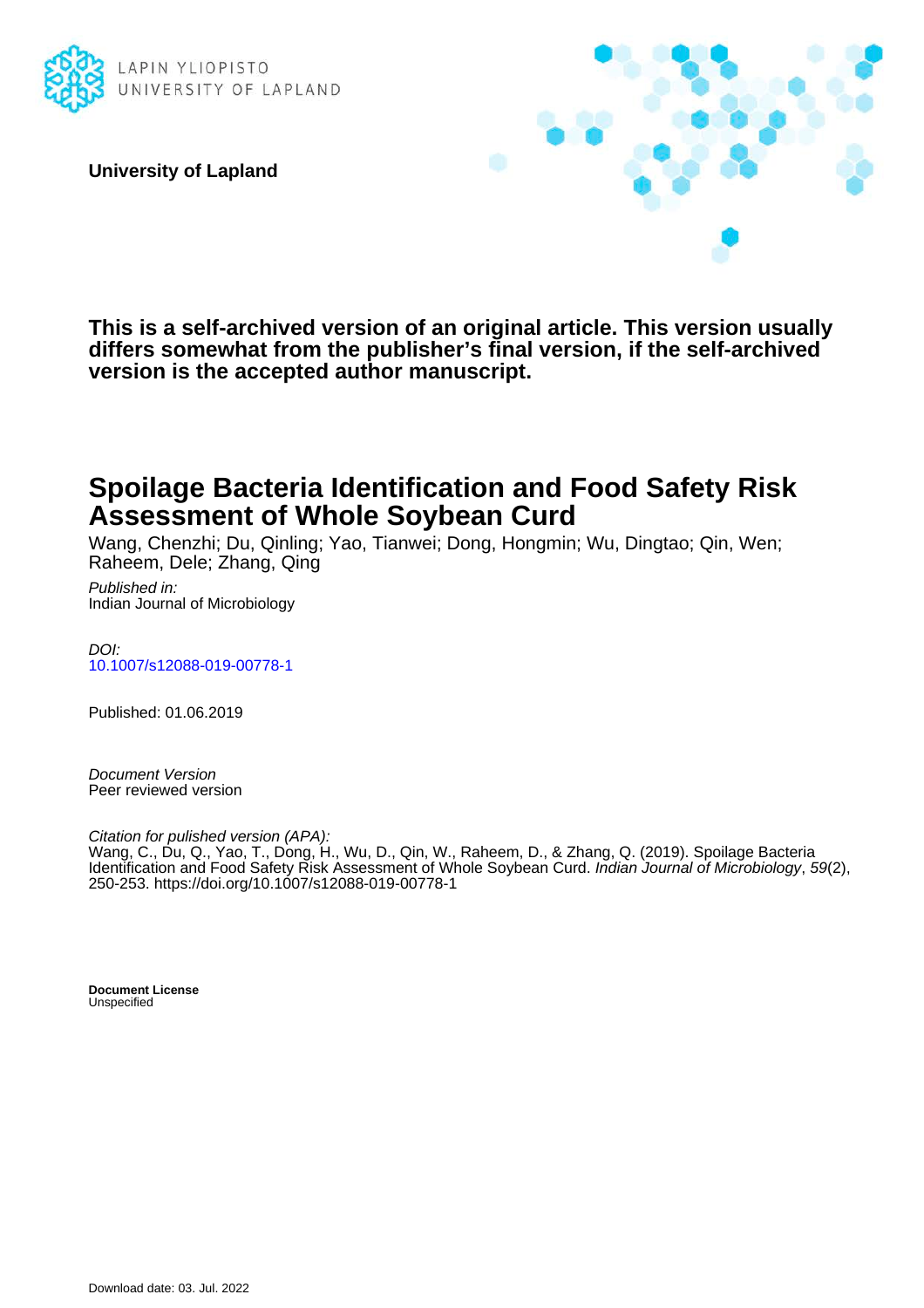ORIGINAL ARTICLE



## Shelf life prediction and food safety risk assessment of an innovative whole soybean curd based on predictive models

Chenzhi Wang<sup>1</sup> · Siyi Zhou<sup>1</sup> · Qinling Du<sup>1</sup> · Wen Qin<sup>1,2</sup> · Dingtao Wu<sup>1,2</sup> · Dele Raheem<sup>5</sup> • Wenyu Yang<sup>3,4</sup> • Qing Zhang<sup>1,3</sup>

Revised: 8 June 2019 / Accepted: 24 June 2019 © Association of Food Scientists & Technologists (India) 2019

Abstract The aim of the present study is to predict the shelf life and evaluate the risk profile of an innovative whole soybean curd (WSC). Two main spoilage strains were isolated from spoiled WSC and identified as B. subtilis and B. cereus. The origin analysis confirmed that B. subtilis and B. cereus originated from soybean materials and survived in soybean curd. For microbial contamination analysis, thermotolerant coliforms, E. coli and S. aureus were not detected in soybean curd. The predicted shelf life of WSC and okara-filtered curd that was stored at 10  $^{\circ}$ C were 141.95 h (5.91 d) and 206.25 h (8.59 d), respectively. Moreover, the models applied in this study exhibited great

Electronic supplementary material The online version of this article [\(https://doi.org/10.1007/s13197-019-03893-5](https://doi.org/10.1007/s13197-019-03893-5)) contains supplementary material, which is available to authorized users.

Chenzhi Wang and Siyi Zhou contributed equally to this work.

 $\boxtimes$  Qing Zhang zhangqing@sicau.edu.cn

- <sup>1</sup> College of Food Science, Sichuan Agricultural University, No. 46, Xinkang Road, Ya'an 625014, Sichuan, China
- <sup>2</sup> Institute of Food Processing and Safety, College of Food Science, Sichuan Agricultural University, Ya'an 625014, Sichuan, China
- <sup>3</sup> Key Laboratory of Crop Ecophysiology and Farming System in Southwest, Ministry of Agriculture/Sichuan Engineering Research Center for Crop Strip Intercropping System, Chengdu 611130, Sichuan, China
- College of Agronomy, Sichuan Agricultural University, Chengdu 611130, Sichuan, China
- <sup>5</sup> Northern Institute of Environmental and Minority Law, Arctic Centre, University of Lapland, 96101 Rovaniemi, Finland

fitting goodness and the predicted growth parameters were fail-safe. To conclude, introduction of okara into soybean curd reinforced the initial contamination level but didn't significantly increase the risk profile of WSC.

Keywords Predictive modeling - Whole soybean curd - Spoilage bacteria

## Introduction

Soybean curd (tofu) is widely consumed in Asian countries owing to its nutritious and cholesterol-free properties (Pontecorvo and Bourne [1978](#page-9-0); Serrazanetti et al. [2013](#page-9-0); Zhu et al. [2016\)](#page-9-0). The conventional recipe for soybean curd making involves the soaking of soybean seeds, grinding with additional water, cooking for protein denaturation, filtration of okara (insoluble soybean pulp), renneting with coagulant and pressing for final shaping (Kawaguchi et al. [2018](#page-9-0)). The soybean curd is then cut, packaged and transferred by cold chains for sale (Liu et al. [2013](#page-9-0)). It is estimated that 47% of the soy materials remained in okara (Liu [1997\)](#page-9-0), which is usually processed into fodder or directly discarded due to its coarse particle size and adverse effect on sensory, rheological and textural properties of soy products (Aravind et al. [2012\)](#page-8-0). But okara is actually a crucial source of dietary fiber (Li et al. [2012](#page-9-0)). The intake of dietary fibers has been reported to could lower blood cholesterol and help the food to go through the digestive system (Iwamoto et al. [2005\)](#page-9-0). To optimize the manufacture process of soybean curd and enhance the utilization rate of okara in food raw materials, an innovative whole soybean curd (WSC) which eliminates the filtration step and retains the okara in the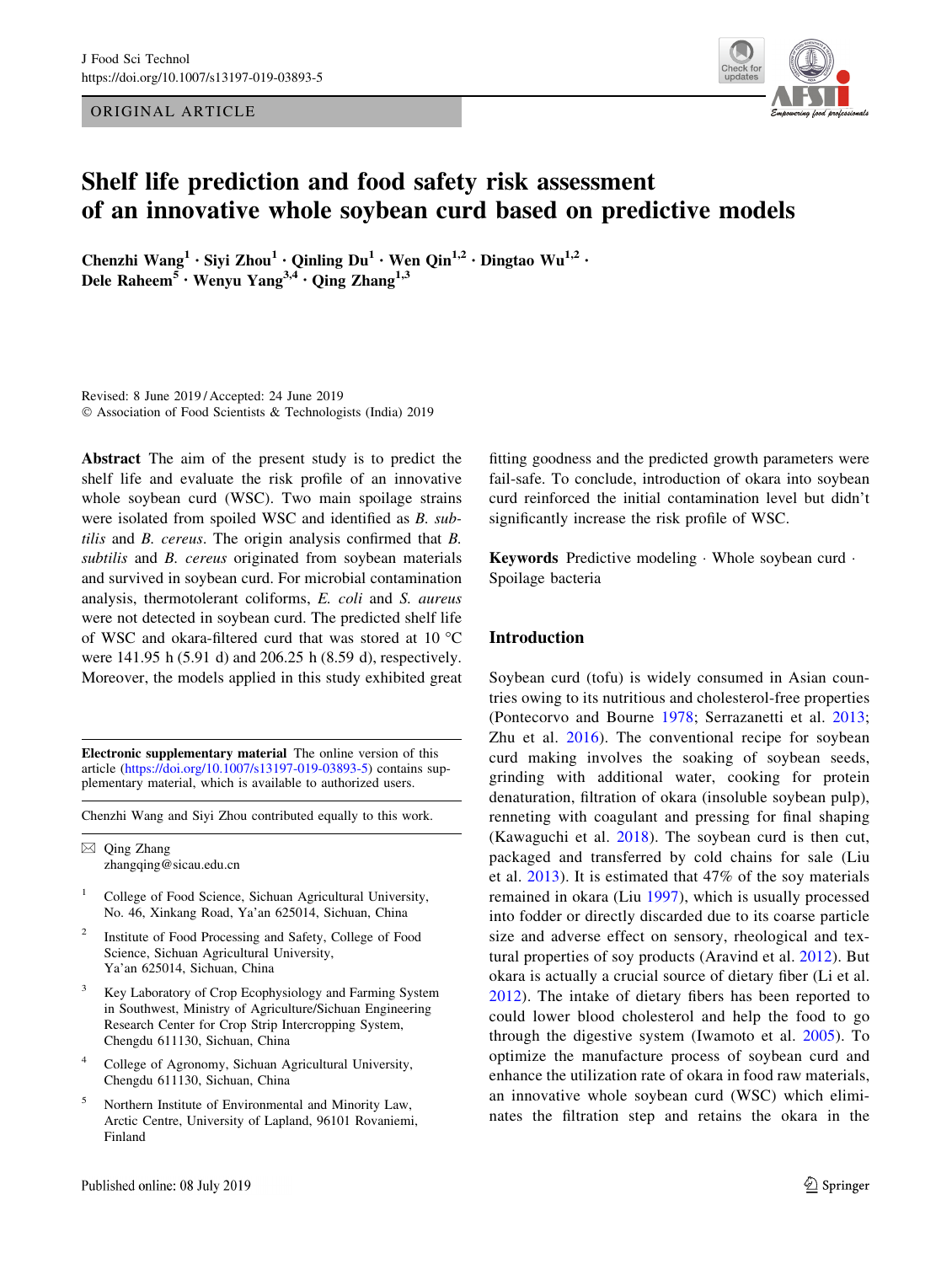soybean curd is developed. (Joo et al. [2011](#page-9-0); Liu et al. [2013](#page-9-0); Zhang et al. [2018\)](#page-9-0).

Conventional okara-filtered curd contains 79–87% of moisture and 6–8.4% of protein (Kovats et al. [1984](#page-9-0)), which is a favorable ground for the growth of microorganisms. It has been proved that even stored at refrigerated temperature, the shelf life of soybean curd is only a few days (Dotsom et al. [1977](#page-8-0)). Numerous studies have been carried out to evaluate the microbiological safety of soybean curd so far (Fouad and Hegeman [1993;](#page-9-0) Gu et al. [2018](#page-9-0)). Among these studies, lactic acid bacteria, Pseudomonas and Enterobacter were identified as the main spoilage bacteria (Fouad and Hegeman [1993](#page-9-0); Rossi et al. [2016](#page-9-0)). But the species of spoilage bacteria in soybean curd also varied in soybean species, curd age, storage time (Fouad and Hegeman [1993;](#page-9-0) Tuitemwong and Fung [1991](#page-9-0)) as well as the environmental conditions, such as storage temperature, package method, air composition and manufacture process (Angeles and Marth [1971](#page-8-0); Cha et al. [2003\)](#page-8-0). Key risk factors associated with the food safety of soybean curd include contamination level of raw ingredients (soybean seeds) and the quality of water (FSANZ [2016a\)](#page-9-0). During the growing and harvesting stages, soybean seeds are easily contaminated by B. cereus, which is commonly distributed in soil. Common thermal process among curd making is sufficient enough to kill the vegetative cells of B. cereus whereas the spores survive since they are heat-resistant. Hence, the introduction of okara into WSC brings potential challenges to food safety. However, to the best of our knowledge, the studies based on shelf life evaluation and spoilage bacteria identification of WSC are yet to be reported.

Conventional methods (e.g. spoilage test, challenge test) that are used to predict the shelf life of products are laborious and time-consuming. Thus, predictive models are considered as alternative methods (Bruckner et al. [2013](#page-8-0)). The objective of this study is to apply a capable model to provide an accurate growth prediction of spoilage bacteria and a reliable predicted shelf life of WSC.

#### Materials and methods

#### Fabrication of whole soybean curd (WSC)

WSC was fabricated according to the methods of Yasir et al. ([2007\)](#page-9-0) and Joo et al. ([2011](#page-9-0)) with little modification. Cleared soybean seeds were ground by a grinder (800-Y,  $X$ -Hardware<sup>TM</sup>, Zhejiang, China) at rate of 26,000 rpm for 2 min to make soybean powders. A 100 g of soybean powders was fully mixed with 750 mL of distilled water (25–30 °C) by a magnetic stirrer (MYP11-2, Chijiu<sup>TM</sup> machinery, Shanghai, China) at rate of 700 rpm for 2 min to obtain soybean powder suspension. The suspension was heated at 95  $\degree$ C for 5 min to denature the protein. 150 mL of heated soybean powder suspension was loaded in a 250 mL beaker and coagulated with D-Glucono-1, 5-lactone solution (GDL,  $0.4\%$ , w/v) and incubated at 55 °C for 30 min to form WSC. The freshly-made WSC was stored in refrigerator (10  $^{\circ}$ C) for further analysis. Another copy of soybean powder suspension was filtered by a 300-mesh sieve (aseptic) to remove the okara. The filtrate was subsequently processed in the procedure as same as WSC to form soybean curd and set as the control group (namely okara-filtered curd, OFC). To figure out the origins of spoilage bacteria in soybean curd, the containers, coagulation solution and fabrication process were all aseptic.

## Isolation and identification of the spoilage bacteria in soybean curd

When the soybean curd had been stored at  $37^{\circ}$ C for 24 h, a 5 g of curd sample was taken and transferred into an aseptic sampling bag that was filled with 45 mL of sterile saline (0.85%, w/v, NaCl). The mixture was homogenized by a beating homogenizer (HX-4, Huxi Scientific<sup>TM</sup>, Shanghai, China) for 1 min. The serially diluted mixture was poured into melted trypticase soy agar (TSA) medium. After incubation at  $37^{\circ}$ C for 48 h, colonies different in morphology on TSA medium were separated and purified for species identification (Lee et al. [2017\)](#page-9-0).

Genomic DNA was extracted using a DNA extraction kit (DP-302, Tiangen<sup>®</sup> Biochemical, Beijing, China), amplified for 16S rDNA gene and sequenced by polymerase chain reaction (PCR) using universal primers: 27F (5'-AGTTTGATCMTGGCTCAG-3') and 1492R (5'-GGTTACCTTGTTACGACTT-3'). PCRs were performed in a PCR system (2720 thermal cycler, Applied Biosystems $\mathcal{R}$ , CA, USA) under the following procedures: 5 min at 94 °C; 30 cycles of 10 s at 98 °C, 15 s at 55 °C, 15 s at 72 °C; 5 min at 72 °C and held at 4 °C. Sequences of 16 S rDNA were determined using a sequencer (3730XL, Applied Biosystems<sup>®</sup>, CA, USA). To identify the spoilage bacteria, the sequencing results were analyzed by sequences alignment on EzBioCloud system ([https://www.ezbio](https://www.ezbiocloud.net) [cloud.net](https://www.ezbiocloud.net)).

## Enumeration of total aerobic bacteria, Escherichia coli, thermotolerant coliforms, Staphylococcus aureus and Bacillus cereus

A 5 g of curd sample was fully mixed with 45 mL of sterile saline (0.85%, w/v, NaCl) and homogenized by a beating homogenizer (HX-4, Huxi Scientific<sup>TM</sup>, Shanghai, China) for 1 min. The mixture was serially diluted and spread onto the following selective media. The total aerobic bacteria were counted by an aerobic count medium (AEB522870,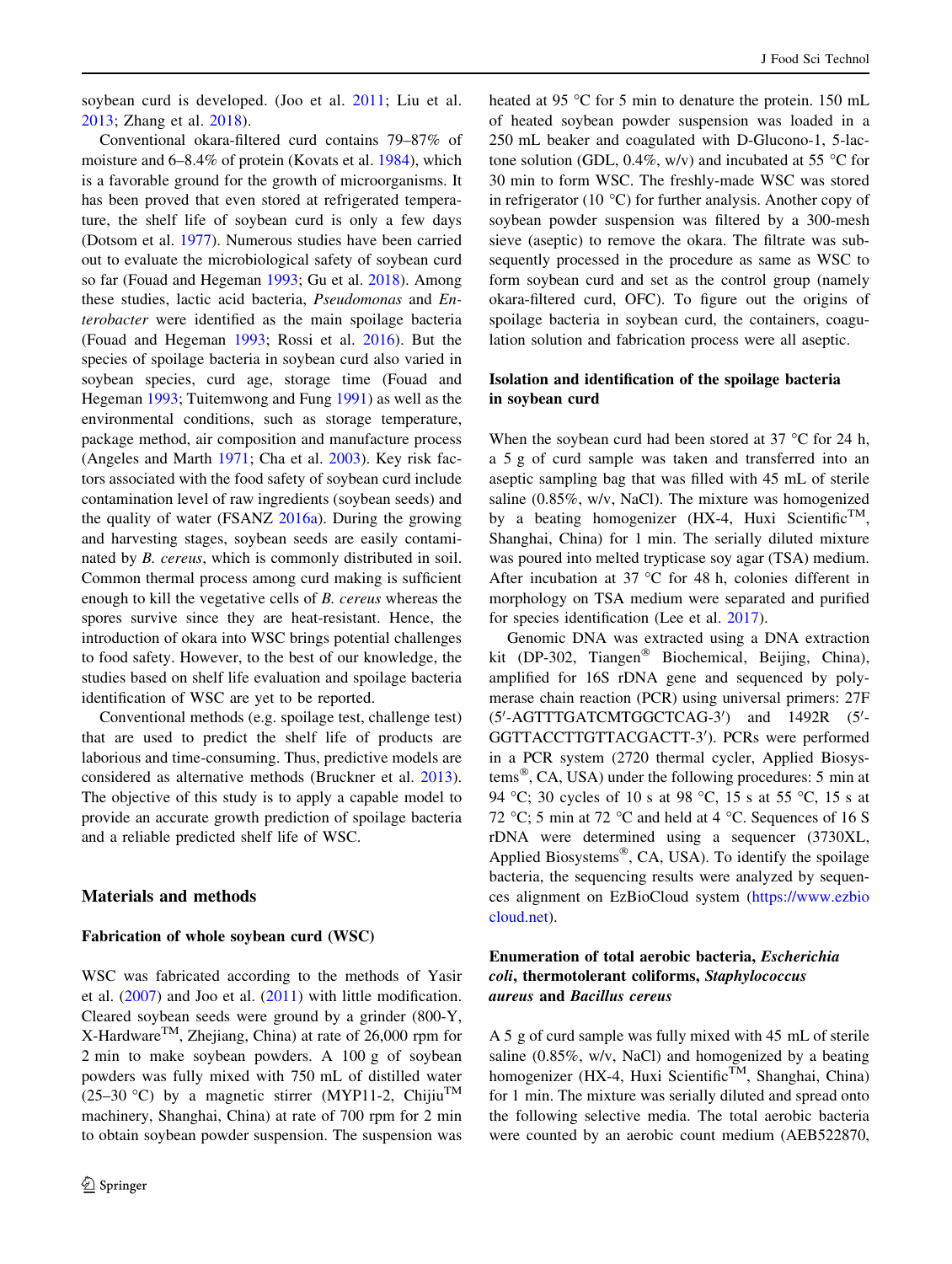Huayueruike scientific  $^{TM}$ . China). Two film plates (TM BE213 and BL210, Oasis Biotech<sup>TM</sup>, China) were applied for numeration of thermotolerant coliforms and Bacillus cereus. Staphylococcus aureus was counted by a staph express count plate (Petrifilm TM 6493 and 6491, 3  $M^{\circledR}$ , USA).

Bacillus cereus was identified as per the method of ISO [\(2004](#page-9-0)). Mannitol egg yolk polymyxin agar and sheep blood agar (Hangwei TM, Hangzhou, China) were applied as selective medium. For Bacillus subtilis, series of diluted curd samples were poured into melted nutrient agar culture medium (NA) and incubated at 30  $^{\circ}$ C for 24 h to 48 h. Genomic DNA was extracted (DNA extraction kit, DP-302, Tiangen<sup>®</sup> Biochemical, Beijing, China) and species were confirmed by polymerase chain reaction (upstream primer: -GCGGAATCATCCGTATTGGGGCAGA-3', downstream primers: 5'-AACCTCGCGGGCTTTCTCGC-CAA-3'). Specific amplified bands appear in 137 bp.

## Growth modeling of spoilage bacteria in soybean curd

The freshly-made soybean curds were stored at 15, 20, 25 and 30  $\degree$ C, respectively. During the storing process, 5 g of the curd sample was taken and transferred into TSA medium for colony counting. The modified Gompertz model (Eq. 1) was applied as the primary model to fit the counting colonies of spoilage bacteria.

$$
N_t = N_0 + C \times \exp\left\{-\exp\left[\frac{2.718\mu_{\text{max}}}{C} \times (LT - t) + 1\right]\right\} \tag{1}
$$

where  $N_t$  (log CFU/g) is the log viable count of bacteria at time t (h);  $N_0$  is the log viable count of the initial bacterial counts ( $log CFU/g$ ); C is the difference between the initial  $(N_0)$  and maximum  $(N_{max})$  bacterial counts (log CFU/g),  $C = N_{\text{max}} - N_0$ ;  $\mu_{\text{max}}$  is the maximum relative growth rate at  $t = M$ , of which M is the time when the bacterial counts reaches maximum  $(h^{-1})$ ; LT is the lag time (h).

To describe the influence of temperature on the lag time and maximum growth rate, exponential decay equation (Eq. 2, Lee et al. [2017\)](#page-9-0) and square root equation (Eq. 3, Zhou et al. [2009](#page-9-0)) were selected as the secondary model.

$$
LT = a_{LT} \times \exp(-b_{LT} \times T) \tag{2}
$$

where LT is the lag time (h);  $a_{LT}$  and  $b_{LT}$  are regression constants;  $T$  is the storage temperature ( $\rm ^{\circ}C$ ).

$$
\sqrt{\mu_{\text{max}}} = b \times (T - T_{\text{min}}) \tag{3}
$$

where  $\mu_{\text{max}}$  is the maximum relative growth rate  $(h^{-1})$ ; b is the regression constant;  $T$  is the storage temperature ( $\rm ^{o}C$ );  $T_{min}$  is the minimum temperature for microbial growth  $(^{\circ}C)$ .

#### Evaluation of the fitness of models

The fitting goodness of the primary models was evaluated by parameter correlation coefficients  $(R^2)$ , accuracy factor  $(A_f, Eq. 4)$ , bias factor  $(B_f, Eq. 5)$  and mean-square-error (RMSE, Eq. 6, Ross [1996\)](#page-9-0).

$$
A_f = 10^{\sum \left| \log \left( \frac{\text{predicted value}}{\text{observed value}} \right) \right|} \tag{4}
$$

$$
B_f = 10^{\frac{\sum \log \left(\frac{\text{predicted value}}{\text{observed value}}\right)}{n}} \tag{5}
$$

$$
RMSE = \sqrt{\frac{1}{n} \sum \left( \text{predicted} - \text{observed} \right)^2} \tag{6}
$$

The acceptable prediction zone (APZ) was calculated to validate the secondary models. The relative error (RE) below zero was considered fail-safe while RE above zero was considered fail-dangerous. The range of APZ was set between RE of  $-0.5$  to 1 (Oscar [2005\)](#page-9-0).

RE for 
$$
LT = (predicted - observed)/predicted
$$
 (7)

RE for 
$$
\mu_{\text{max}} = (\text{observed} - \text{predicted})/\text{predicted}
$$
 (8)

#### Statistical analysis

Data were expressed as mean  $\pm$  standard deviation (SD). The significant difference of lag time and maximum growth rate among different temperatures were analyzed by Duncan's multiple range test (DMRT,  $p < 0.05$ ) using SPSS 13.0. The significant difference of lag time and maximum growth rate between WSC and OFC stored at same temperature was analyzed by t test ( $p < 0.05$ ). Nonlinear regression fitting was carried out on Origin 9.0 (OriginLab Corporation®, USA). Univariate solution was applied to calculate the shelf life of soybean curd (Microsoft Excel<sup>®</sup> 2013, USA).

## Results

#### Microbial contamination of soybean curd

The prevalence of aerobic bacteria and food-borne pathogens (thermotolerant coliforms, Escherichia coli, Staphylococcus aureus, Bacillus cereus) in soybean curd was exhibited in Table [1](#page-4-0). Obviously, pathogenic bacteria were not detected in all samples, whereas the average values of aerobic bacteria counts in OFC and WSC were  $1.62 \pm 0.11$ log CFU/g and  $2.40 \pm 0.10$  log CFU/g, which presented significant difference ( $p < 0.05$ ).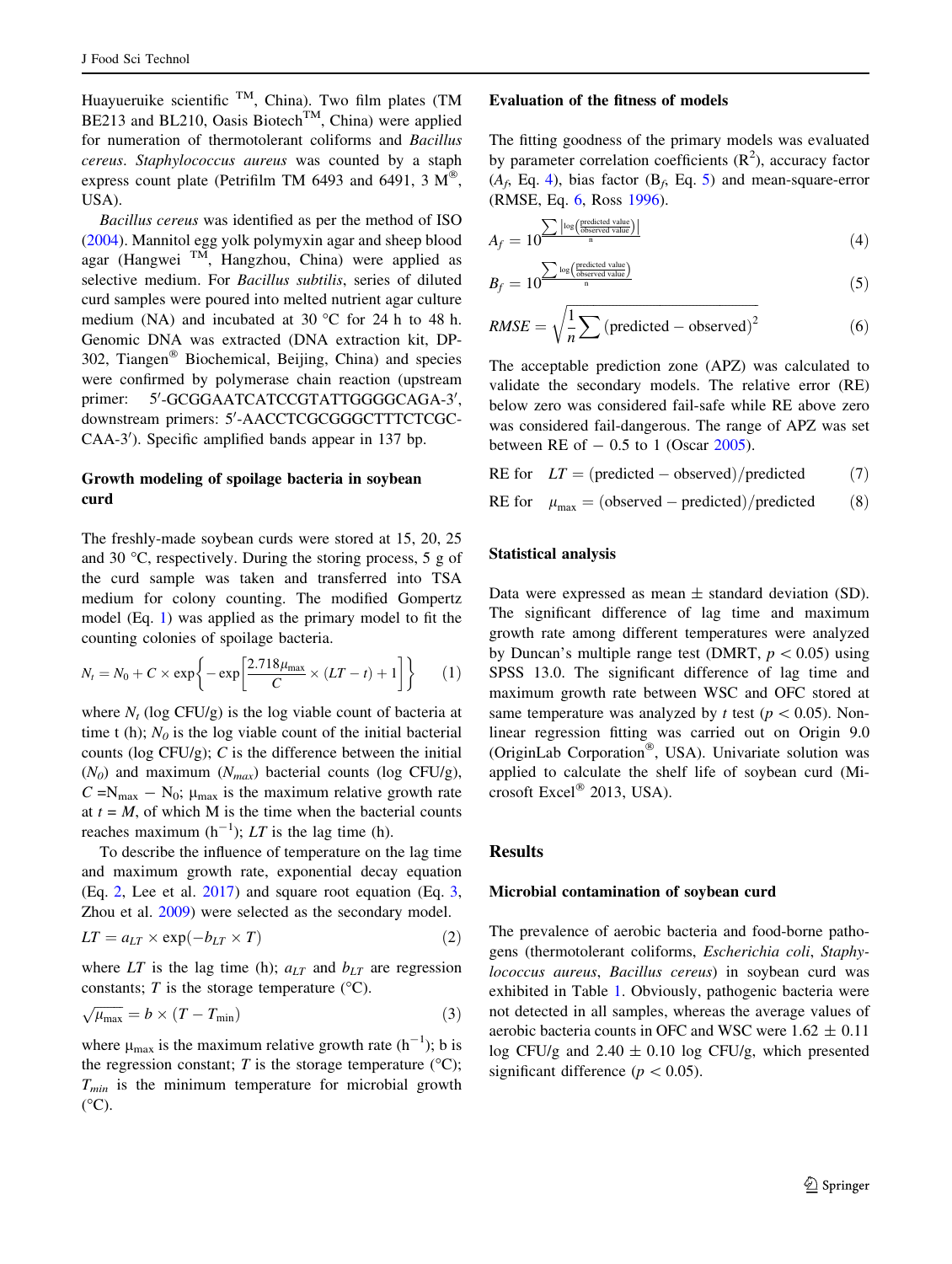<span id="page-4-0"></span>Table 1 Prevalence of aerobic bacteria and food-borne pathogen in OFC and WSC

| Bacteria                        |                         | Prevalence in OFC Prevalence in WSC |
|---------------------------------|-------------------------|-------------------------------------|
| Aerobic bacteria                | $1.62 \pm 0.11^{\circ}$ | $2.40 \pm 0.10$                     |
| Thermotolerant <i>coliforms</i> | N.D.                    | N.D.                                |
| Escherichia coli                | N.D.                    | N.D.                                |
| Staphylococcus aureus           | N.D.                    | N.D.                                |
| Bacillus cereus                 | N.D.                    | N.D.                                |
|                                 |                         |                                     |

Each value is expressed as mean  $\pm$  standard deviation (SD) (n = 3, log CFU/g)

OFC okara-filtered curd; WSC whole soybean curd; N.D. Not detected <sup>a</sup>Means significant difference of microbial counts between curd samples by Duncan's multiple range test (DMRT,  $p < 0.05$ )

## Identification and origin analysis of spoilage bacteria in soybean curd

Twelve colonies different in morphology on TSA medium were picked, purified and identified. Two strains (T-1 and T-2) of spoilage bacteria were isolated from OFC and WSC and identified as Bacillus subtilis subsp. Inaquosorum (99.93% similarity, 100% completeness) and Bacillus cereus (100% similarity, 100% completeness), whose taxonomic results were exhibited in supplementary materials. The prevalence of Bacillus cereus and Bacillus subtilis in soybean powder, water, soybean powder suspension and soybean curd was exhibited in Table 2. Positive results of Bacillus cereus and Bacillus subtilis were detected in soybean powder, soybean powder suspension and soybean curd, while negative results were detected in water.

## Predictive modeling and validation

The fitted growth curves of spoilage bacteria in soybean curds that were stored at 15, 20, 25 and 30  $^{\circ}$ C were shown in Fig. [1](#page-5-0)a, b. The initial microbial populations of WSC and OFC were 3 log CFU/g and 2 log CFU/g, which increased to about 8 log CFU/g after incubation. Table [3](#page-6-0) summarized the growth parameters and fitting goodness of spoilage bacteria in soybean curd. Not surprisingly, the lag time of spoilage bacteria in OFC and WSC significantly decreased with increased storage temperature, whereas the maximum

growth rate exhibited opposite trends. Additionally, the lag time of OFC was longer than that of WSC at 15, 20, 25 and 30 $\degree$ C, while no significant difference of maximum growth rate was detected between OFC and WSC at these temperatures. The calculated differences (C value) between initial  $(N_0)$  and maximum  $(N_{\text{max}})$  microbial population at different temperature were stable in this study (WSC: 4.96–5.22, OFC: 5.96–6.17). From statistical point of view, the regression results  $(R^2, A_f, B_f$  and RMSE) agreed with the fitting goodness of the modified Gompertz equation.

The regression curves of growth parameters (lag time and  $\mu_{\text{max}}$ ) were shown in Fig. [1](#page-5-0)c, d. Obviously, the fitted curves were all within the 95% confidence internal. Table [4](#page-6-0) exhibited the predictive growth parameters and exponential equations of spoilage bacteria in soybean curds that were incubated at 10  $\degree$ C and 35  $\degree$ C. The regression data obtained from the quadratic exponential equation followed a high correlation coefficient ( $\mathbb{R}^2$  > 0.98) in all test groups. The APZ analyses of growth parameters that were shown in Fig. [1](#page-5-0)e, f indicated that the relative errors of lag time and  $\mu_{\text{max}}$  were all within the APZ limit.

## Shelf life prediction of soybean curd

The predictive growth curves of spoilage bacteria in WSC and OFC that were incubated at 10  $\degree$ C and 35  $\degree$ C were shown in Fig. [2](#page-7-0). It was worth noting that the shelf life of soybean curd ended when the microbial population reached to 6 log CFU/g (Lee et al. [2017\)](#page-9-0). Univariate solution indicated that the shelf life of WSC that were incubated at 10 °C and 35 °C were 141.95 h (5.91 d) and 3.28 h, of OFC were 206.25 h (at 10  $^{\circ}$ C) and 5.37 h (at 35  $^{\circ}$ C).

## Discussion

To analyze the sanitation conditions of soybean curd, numerous studies had focused on the identification and growth inhibition of spoilage bacteria, and shelf life extension of soybean curd (Anbarasu and Vijayalakshmi [2010](#page-8-0); Kooij and Boer [1985\)](#page-9-0). Rossi et al. ([2016\)](#page-9-0) studied the abundance and composition of the microbiota in ready-toeat fresh tofu. The obtained evidence indicated that appropriate hygienic conditions prevented the contamination of coliforms, whereas the cross contamination

Table 2 Prevalence of Bacillus cereus and Bacillus subtilis in soybean powder, water, suspension and soybean curd

| Bacteria          | Soybean powders | Water | Suspension | OFC | WSC- |
|-------------------|-----------------|-------|------------|-----|------|
| Bacillus cereus   |                 |       |            |     |      |
| Bacillus subtilis |                 |       |            |     |      |

OFC okara-filtered curd; WSC whole soybean curd

 $+$  Positive results;  $-$  negative results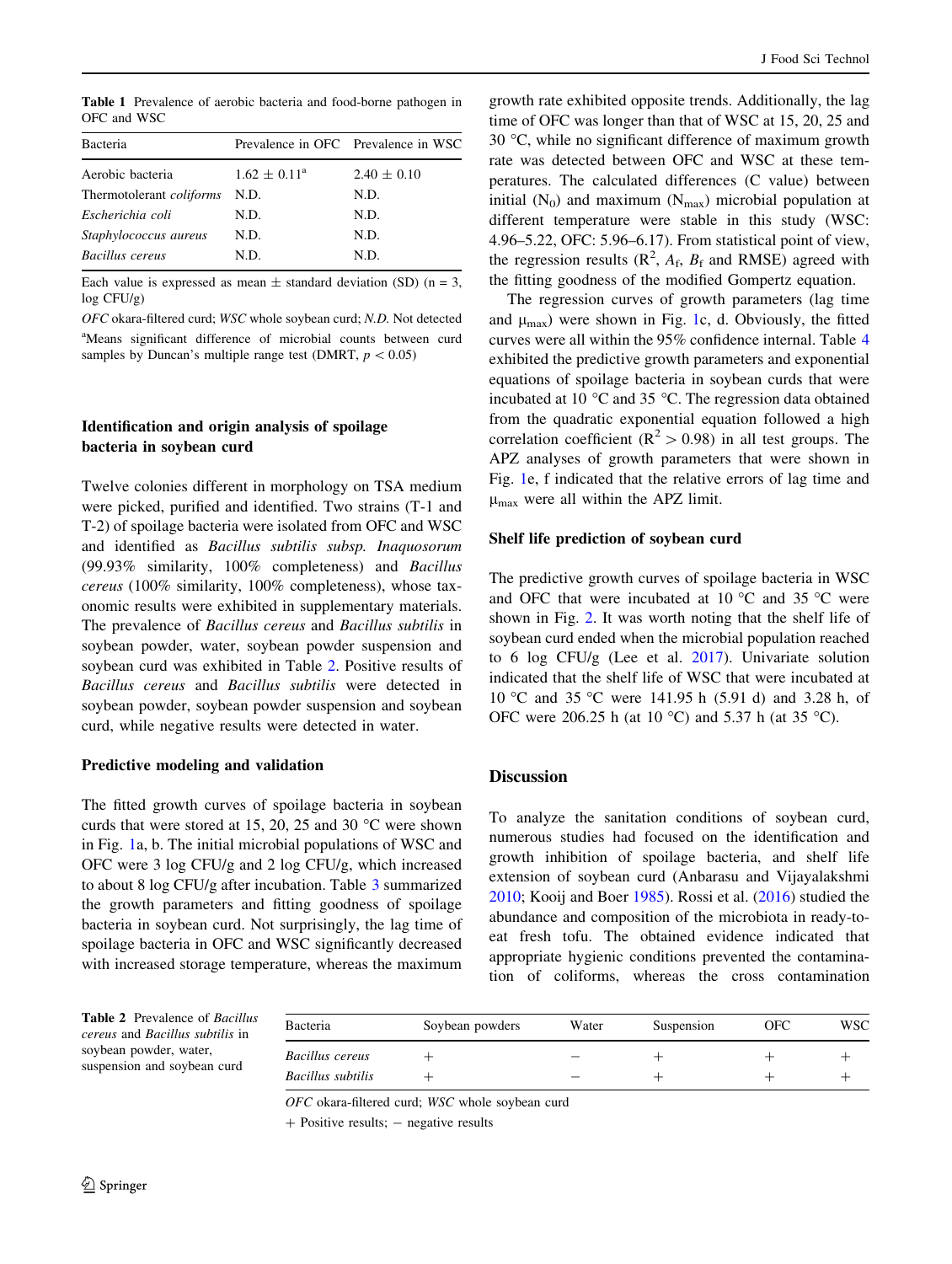<span id="page-5-0"></span>

Fig. 1 Fitted growth curves of spoilage bacteria (a for WSC and b for OFC); Regression curves of growth parameters of spoilage bacteria (c for WSC and d for OFC); Acceptable prediction zone of

growth parameters of spoilage bacteria (E for WSC and F for OFC) (filled square, open circle, filled triangle, open inverted triangle): observed counts; (): fitted curves; (……): 95% CI

introduced S. macedonicus and M. caseolyticus, which were not commonly associated with soy-based products. In another study, Listeria monocytogenes was inoculated into tofu products containing background microflora, whose survival and growth conditions were evaluated. The results confirmed that L. monocytogenes strains occupied the dominant population after incubation, thus posing a potential food risk to health (Liu et al. [2010\)](#page-9-0).

The results of above research varied in the types of soybean curd and hygiene condition of the environment.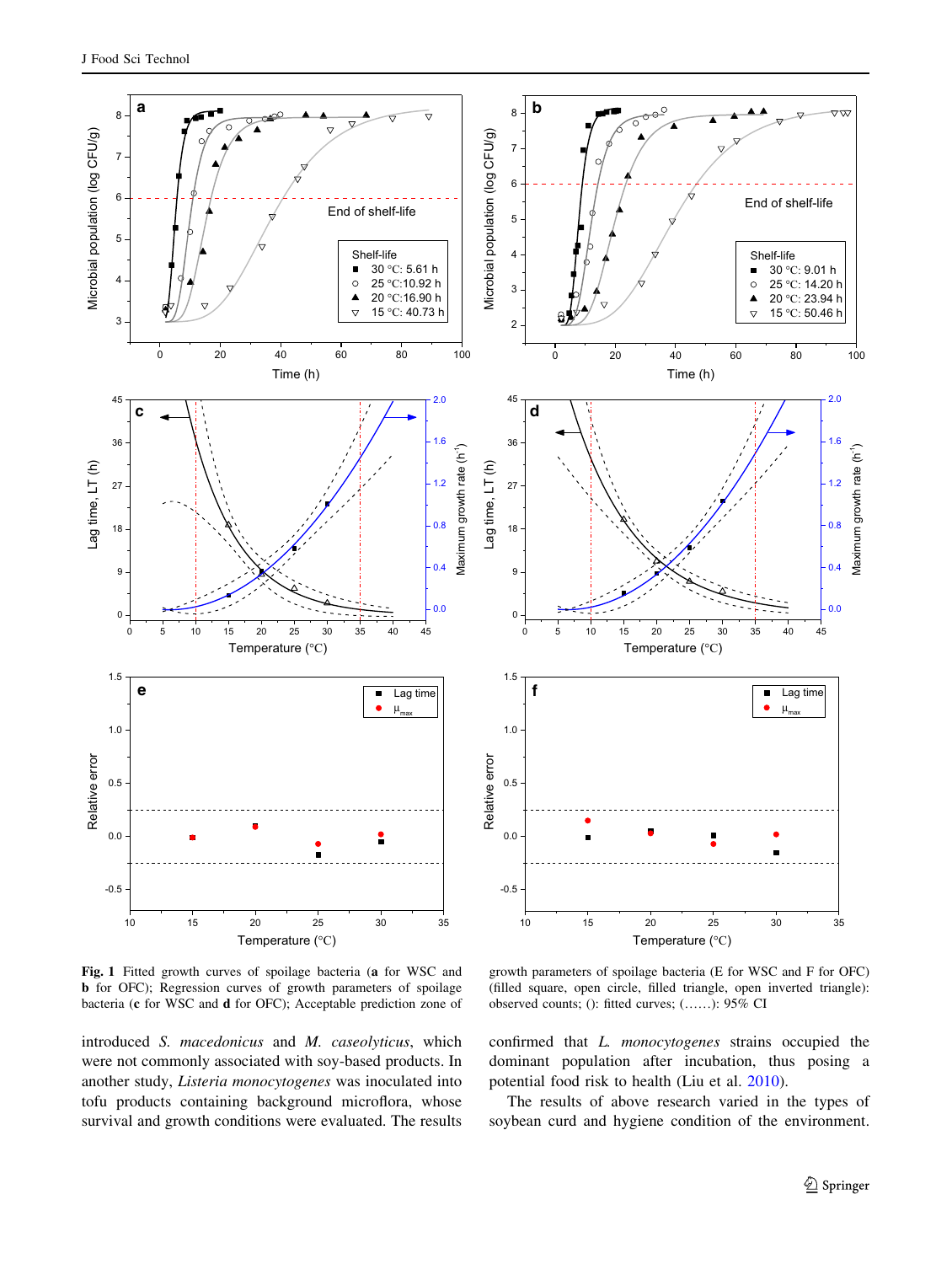| Temperature $(^{\circ}C)$<br>Soybean curd |                     | $\mu_{\text{max}}$ (h <sup>-1</sup> ) | $C$ (log CFU/g) | Statistical and validation analysis |             |             |      |
|-------------------------------------------|---------------------|---------------------------------------|-----------------|-------------------------------------|-------------|-------------|------|
|                                           |                     |                                       |                 | $R^2$                               | $A_{\rm f}$ | $B_{\rm f}$ | RMSE |
| 15                                        | $20.01 \pm 1.51$ dA | $0.15 \pm 0.01$ aA                    | 6.17            | 0.99                                | 1.04        | 1.00        | 0.48 |
| 20                                        | $11.31 \pm 0.57cB$  | $0.35 \pm 0.02$ bA                    | 5.96            | 0.99                                | 1.04        | 0.98        | 0.42 |
| 25                                        | $7.07 \pm 0.75bA$   | $0.59 \pm 0.09cA$                     | 5.97            | 0.98                                | 1.06        | 0.98        | 0.70 |
| 30                                        | $4.99 \pm 0.35$ aB  | $1.04 \pm 0.13$ dA                    | 6.16            | 0.97                                | 1.08        | 0.99        | 0.96 |
| 15                                        | $18.91 \pm 2.01$ dA | $0.14 \pm 0.01$ aA                    | 5.22            | 0.99                                | 1.05        | 0.98        | 0.50 |
| 20                                        | $8.57 \pm 0.91cA$   | $0.37 \pm 0.05$ bA                    | 4.96            | 0.98                                | 1.05        | 0.98        | 0.87 |
| 25                                        | $5.63 \pm 0.58$ bA  | $0.58 \pm 0.07cA$                     | 4.96            | 0.98                                | 1.00        | 1.02        | 0.85 |
| 30                                        | $2.58 \pm 0.27$ aA  | $1.01 \pm 0.10$ dA                    | 5.11            | 0.99                                | 1.02        | 1.00        | 0.38 |
|                                           |                     | Lag time $(h)$                        |                 |                                     |             |             |      |

<span id="page-6-0"></span>Table 3 Growth parameters of spoilage bacteria in OFC and WSC that were incubated at 15, 20, 25 and 30 °C

Each value is expressed as mean  $\pm$  standard deviation (SD); Lower case letters (a, b, c, d) mean significance difference of lag time and maximum growth rate among different temperature by Duncan's multiple range test (DMRT,  $p < 0.05$ ); Capital letters (A, B) mean significant difference of lag time and maximum growth rate of spoilage bacteria between OFC and WSC that were incubated at same temperature by t-test  $(p < 0.05)$ 

OFC okara-filtered curd; WSC whole soybean curd;  $\mu_{max}$  maximum growth rate (h<sup>-1</sup>); C the difference between initial (N<sub>0</sub>) and final (N<sub>max</sub>) bacterial numbers:  $C = N_{max} - N_0$  (log CFU/g);  $A_f$  accuracy factor;  $B_f$  bias factor; RMSE root mean square error

Table 4 Predictive growth parameters of spoilage bacteria in soybean curds that were incubated at 10 °C and 35 °C

| Growth parameters and equations       | <b>WSC</b>     |                                                                        | <b>OFC</b>     |                                                                        |  |
|---------------------------------------|----------------|------------------------------------------------------------------------|----------------|------------------------------------------------------------------------|--|
|                                       | $10^{\circ}$ C | $35^{\circ}$ C                                                         | $10^{\circ}$ C | $35^{\circ}$ C                                                         |  |
| $N_0$ (log CFU/g)                     | 3.05           | 3.11                                                                   | 2.09           | 2.05                                                                   |  |
| $C$ (log CFU/g)                       | 4.99           | 4.93                                                                   | 5.97           | 6.01                                                                   |  |
| $\mu_{\text{max}}$ (h <sup>-1</sup> ) | 0.03           | 1.45                                                                   | 0.02           | 1.49                                                                   |  |
| LT(h)                                 | 36.73          | 1.25                                                                   | 32.80          | 2.60                                                                   |  |
| LT equation                           |                | LT = 142.1703 $\times$ exp(- 0.1353T), R <sup>2</sup> = 0.9845         |                | LT = $90.3600 \times \exp(-0.1013T)$ , R <sup>2</sup> = 0.9901         |  |
| $\mu_{\text{max}}$ equation           |                | $\mu_{\text{max}} = \{0.0414 \times (T - 5.9076)\}^2$ , $R^2 = 0.9895$ |                | $\mu_{\text{max}} = \{0.0428 \times (T - 6.4143)\}^2$ , $R^2 = 0.9910$ |  |

WSC whole soybean curd; OFC okara-filtered curd; N<sub>0</sub> initial bacterial level of soybean curd (observed value, log CFU/g); C difference between initial (N<sub>0</sub>) and maximum (N<sub>max</sub>) bacterial numbers: C = N<sub>max</sub> - N<sub>0</sub> (log CFU/g); LT lag time (h);  $\mu_{max}$  maximum growth rate (h<sup>-1</sup>); T temperature  $(^{\circ}C)$ 

Few studies had concerned about the microbial evaluation of innovative soybean curd. Therefore, a comparative analysis containing microbial contamination, origin analysis and growth prediction of spoilage bacteria in WSC was carried out in this study, which was aimed to provide more technical references for this innovative soybean products.

Aerobic bacteria were detected in OFC and WSC, albeit in low level. Common filled soybean curd was soaked with water or whey, thus the internal environment of soybean curd was anaerobic and the growth of aerobic bacteria was inhibited. Lee et al.  $(2017)$  analyzed the population distribution of aerobic bacteria in 100 commercial tofu in Korea, and only 32% of the samples showed positive detection results of aerobic bacteria. Moreover, 59.4% of the positive samples exhibited a contamination level below 3 log CFU/g, which

was in consistent with our results. The counts of aerobic bacteria in WSC was significantly higher ( $p<0.05$ ) than that of OFC, indicating that the introduction of okara into soybean curd reinforced the initial contamination level because additional sources of substrates were provided.

As the common food-borne pathogens, coliforms were previously detected in soybean curd (Ananchaipattana et al. [2012](#page-8-0); Szabo et al. [1989\)](#page-9-0), which indicated that the curd samples had been contaminated by faeces. In this study, food-borne pathogens including thermotolerant coliforms, E. coli, S. aureus and B. cereus were not detected in freshly-made OFC and WSC. Hence, the introduction of okara into soybean curd didn't increase the infection risk of food-borne pathogens when good hygienic conditions were adopted in the manufacture process of soybean curd. Considering that false-negative results may occur when B.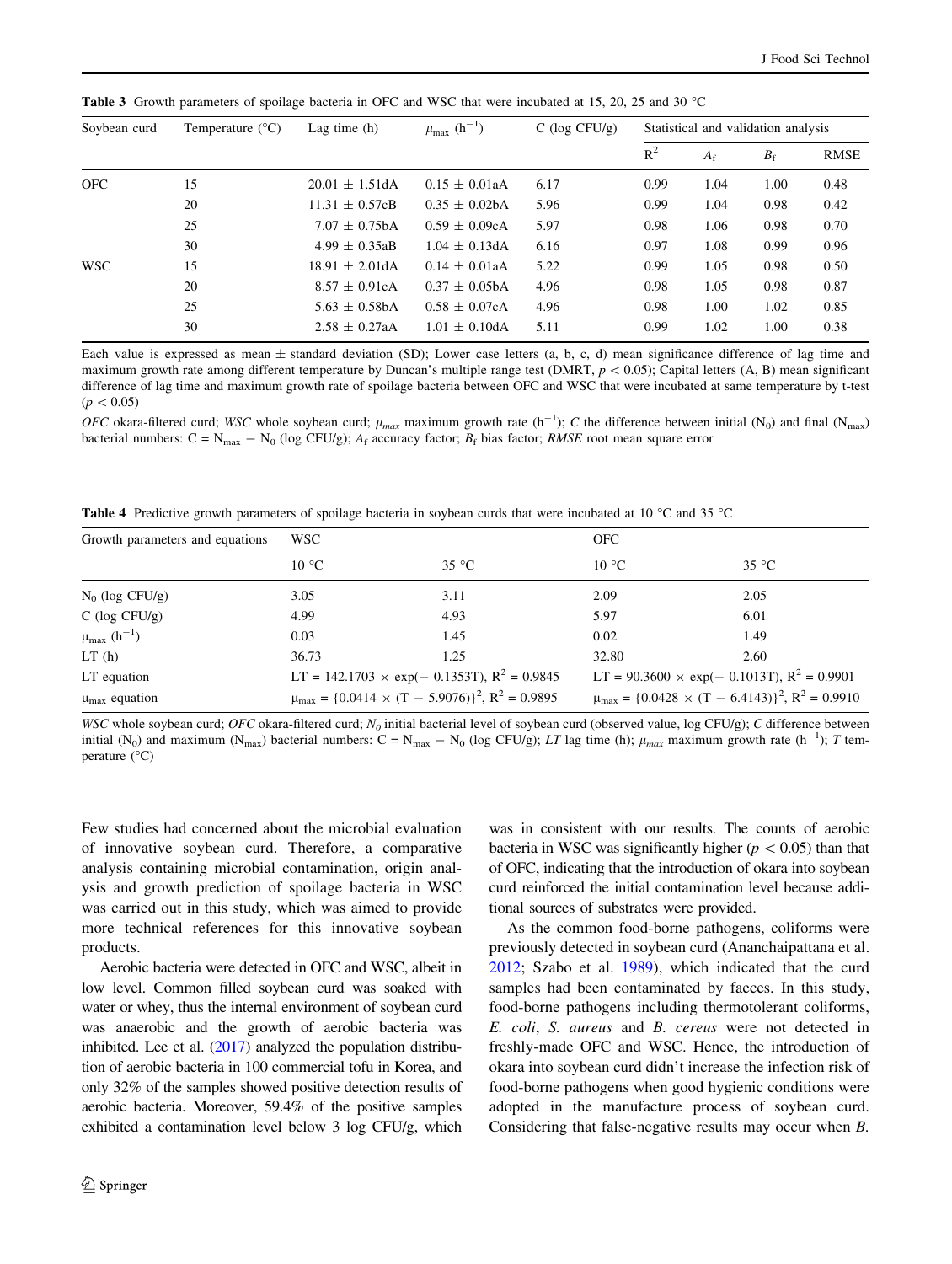<span id="page-7-0"></span>

Fig. 2 Predictive growth curves of spoilage bacteria in WSC and OFC that were incubated at 10  $^{\circ}$ C and 35  $^{\circ}$ C

cereus was at spore state, 16S rDNA sequencing was applied for bacteria identification. Two main spoilage strains were isolated from soybean curd and identified as Bacillus subtilis subsp. Inaquosorum and Bacillus cereus, respectively. B. cereus is a gram-positive, endosporeforming and facultative anaerobic pathogen, which has been detected in cooked beans and soybean curd (Juneja et al. [2018;](#page-9-0) Lee et al. [2017\)](#page-9-0). If the environmental conditions were suitable, the spores of B. cereus would germinate. This condition usually occurred after the thermal process of soybean curd making (MPI [2016\)](#page-9-0). The ingestion of B. cereus cells and heat-stable emetic toxin produced by B. cereus in foods will lead to food borne illness (Carlin et al. [2006](#page-8-0)). B. subtilis were widely used in fermented food industry and had gained ''generally recognized as safe'' (GRAS) status (Yeo et al. [2012](#page-9-0)). However, some Bacillus subtilis groups (e.g. B. subtilis, B. licheniformis and B. pumilis) produced toxin and caused illness as well, but not all Bacillus subtilis was associated with illness (FSANZ [2016a](#page-9-0)).

Spoilage bacteria in soybean curd originate from a wide range of sources including soybean materials, water, packaging materials and so on. In this study, B. subtilis and B. cereus were detected in soybean powder, soybean powder suspension and final soybean curd but absent in water. Hence, there was a strong possibility that B. subtilis and B. cereus originated from soybean materials and survived in soybean curd. In the practical production, additional heat treatment was usually applied to sterilize the formed soybean curd. However, due to the presence of Bacillus spores, heat treatment might be ineffective. Thus, irradiation sterilization technology could be considered as an alternative.

Application of quantitative mathematical equations for predicting microbial growth is the first step to design the primary models as well as the real-time quality controller (Phua and Davey [2007\)](#page-9-0). The growth curves of spoilage bacteria in soybean curd that were depicted in Fig. [1](#page-5-0)a, b were built on the observed microbial counts. Obviously, the observed initial microbial counts  $(N_0)$  of WSC were about 1.5 times of that of OFC. Therefore, the introduction of okara into soybean curd significantly increased the initial contamination level. As the major environmental factor that affects the growth kinetics of microorganisms in food storage process, temperature played an essential role on the growth conditions of spoilage bacteria and consequently on the quality of products. According to the results in Table [3,](#page-6-0) the difference of lag time between OFC and WSC might result from the different initial contamination level. The occurrence of lag phase could result from the changes of physicochemical environment, because lag time was dependent on the history and initial biochemical state of the bacterial cells. Once the bacteria grow logarithmically, the growth rate would be changed by temperature almost instantaneously (Baranyi et al. [1995\)](#page-8-0). Therefore, in this sense,  $\mu_{\text{max}}$  was a parameter that described the growth of microorganisms in a particular environment (Sant'Ana et al. [2012](#page-9-0)). To evaluate the precision of the primary model, accuracy factor  $(A_f)$ , bias factor  $(B_f)$  and root mean square error (RMSE) were calculated based on the microbial counts of each isothermal condition. The accuracy factor varied from 1.00 to 1.08, which meant that compared with the observed values, the prediction varied between  $0\%$ and  $8\%$ .  $B_f$  represented the deviation between predicted and observed values. An average  $B_f$  value  $\lt 1$  for modeling meant underprediction occurred, but a  $B_f$  value within a range of 0.90–1.05 is still considered good. RMSE is a measurement accounting for the difference between predicted and observed values. A lower RMSE value showed that more precise experiment data were described (Ross [1996](#page-9-0)). To conclude, these results suggested that when the soybean curds were stored at a constant temperature (15, 20, 25, and 30  $^{\circ}$ C), the models built herein exhibited great fitting goodness.

Regression curves of growth parameters of spoilage bacteria in soybean curd that were shown in Fig. [1](#page-5-0)c, d were all within the 95% CI. APZ analysis shown in Fig. [1e](#page-5-0), f was applied to evaluate the acceptance of the prediction. Obviously, all of the relative errors were within the acceptable prediction zone. Thus, the predictions of growth parameters were fail-safe.

Reasonable extrapolation of model predictions to conditions that were not experimented in the model was an effective way to save time and money for food innovation. To obtain the shelf life of soybean curd that was stored at 10 °C (refrigerated temperature) and 35 °C, the lag time and  $\mu_{\text{max}}$  of soybean curd were calculated by the predictive exponential equations shown in Table [4](#page-6-0). The initial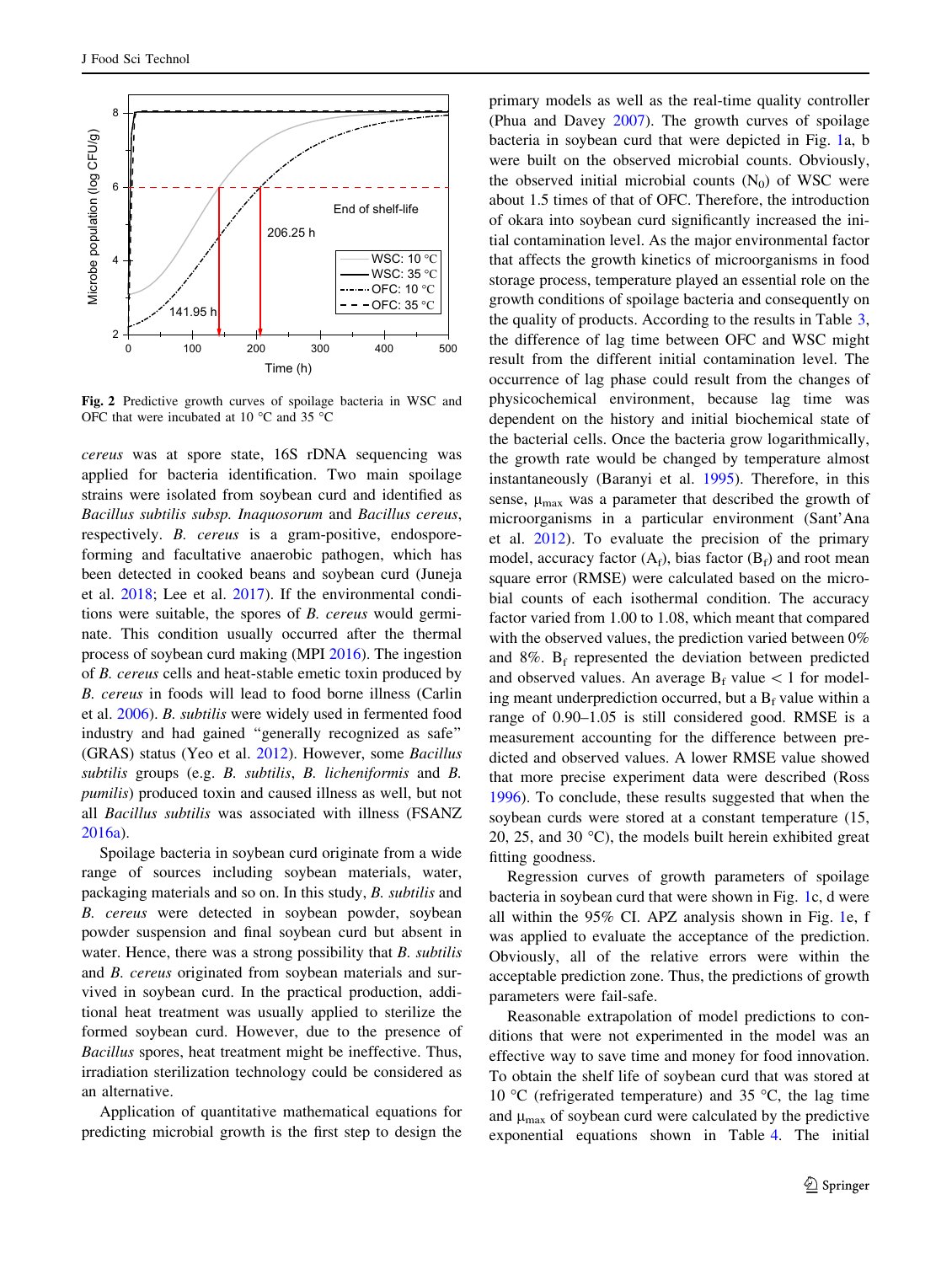<span id="page-8-0"></span>numbers of microbial counts were determined. The maximum bacterial counts  $(N_{\text{max}})$  was calculated by averaging the bacterial counts that were obtained at other isothermal conditions (15, 20, 25 and 30 °C). As expected, when stored at refrigerated temperature (10 $\degree$ C), the shelf life of WSC was 5.91 d, which was 31.17% shorter than OFC. However, when the storage temperature increased to 35 °C, the shelf life of WSC decreased  $38.92\%$  in comparison with OFC. Hence, the introduction of okara shortened the shelf life of soybean curd, whereas the shortened shelf life was still acceptable.

Consumption risk assessment of soybean curd involved the identification of pathogenic microorganisms and methodical description of the system. As a moderate hazard, B. cereus usually causes illness of short duration and has no sequelae. All population might be susceptible to B. cereus poisoning (FSANZ [2016b](#page-9-0)). Agata et al. (2002) confirmed that the number of B. cereus was required to reach  $10^6$  to produce emetic toxin in foods. FSANZ [\(2016b](#page-9-0)) categorized satisfactory evaluation for foods if B. cereus level was below  $10^2$  CFU/g. However, it was deemed that potential hazard needed to be evaluated if B. *cereus* level was over  $10^5$  CFU/g.

According to the compendium of microbiological criteria for food in Australia (FSANZ [2016b](#page-9-0)), B. cereus was considered as the main pathogen in soybean curd. Other species of Bacillus associated with food-borne illness are from the Bacillus subtilis group (including B. subtilis, B. licheniformis and B. pumilis). Symptoms of illness and causative factors caused by Bacillus subtilis group were similar to *B. cereus* (FSANZ [2016a\)](#page-9-0). FAO/WHO expert consultations ([2004,](#page-9-0) [2006](#page-9-0)) categorized Bacillus cereus as ''Microorganisms for which causality with illness is less plausible or not yet demonstrated'' (Category C) and it was generally acceptable that low levels  $(< 10^2 \text{ CFU/g})$  of these Bacillus groups might exist in powdered infant formula products and should be monitored by the manufacturers appropriately.

## Conclusion

The present study firstly predicted the shelf life and evaluated the food safety risk of an innovative whole soybean curd. The results suggested that thermotolerant coliforms, E. coli and S. aureus were not detected in OFC and WSC. Two dominant spoilage strains were isolated from spoiled OFC and WSC and identified as Bacillus subtilis subsp. Inaquosorum and Bacillus cereus using 16S rDNA sequencing technology. Moreover, the origin analysis confirmed that spoilage bacteria originated from soybean materials and survived in soybean curd. To estimate the shelf life of WSC, modified Gompertz equation was applied as the primary model. The maximum growth rate and lag time of spoilage bacteria derived from primary model were fitted to exponential decay equation and square root equation. The initial contamination level of WSC was one order of magnitude higher than that of OFC. The predicted shelf life of WSC and OFC stored at 10 °C were 141.95 h (5.91 d) and 206.25 h (8.59 d), respectively. Statistical and validation analyses supported the predictive purpose. To conclude, the introduction of okara into soybean curd reinforced the initial level of contamination but didn't significantly increase the risk profile of WSC.

Acknowledgements Financially supported by Innovation and Entrepreneurship club construction project, College Students' Innovation Training project of Sichuan Agricultural University (035Z1108; 201710626089) and Science and Technology Project of Department of Science and Technology of Sichuan Province: Key research and development projects (2019YFN0107). The authors wish to acknowledge the constructive comments of Dr. Zhou Kang, Wang Xingjie, Huang Jing and Xiang Xianyu at Sichuan Agricultural University.

## References

- Agata N, Ohta M, Yokoma K (2002) Production of Bacillus cereus emetic toxin (cereulide) in various foods. Int J Food Microbiol 73:23–27. [https://doi.org/10.1016/S0168-1605\(01\)00692-4](https://doi.org/10.1016/S0168-1605(01)00692-4)
- Ananchaipattana C, Hosotani Y, Kawasaki S, Pongsawat S, Latiful BM, Isobe S et al (2012) Bacterial contamination of soybean curd (tofu) sold in Thailand. Food Sci Technol Res 18:843–848. <https://doi.org/10.3136/fstr.18.843>
- Anbarasu K, Vijayalakshmi G (2010) Improved shelf life of proteinrich tofu using Ocimum sanctum (tulsi) extracts to benefit Indian rural population. J Food Sci 72:300–305. [https://doi.org/10.1111/](https://doi.org/10.1111/j.1750-3841.2007.00487.x) [j.1750-3841.2007.00487.x](https://doi.org/10.1111/j.1750-3841.2007.00487.x)
- Angeles AG, Marth EH (1971) Growth and activity of lactic-acid bacteria in soymilk: I. Growth and acid production. J Milk Food Technol 34:30–36. <https://doi.org/10.4315/0022-2747-34.1.30>
- Aravind N, Sissons MJ, Fellows CM, Blazek J, Gilbert EP (2012) Effect of inulin soluble dietary fibre addition on technological, sensory, and structural properties of durum wheat spaghetti. Food Chem 132:993–1002. <https://doi.org/10.1016/j.foodchem.2011.11.085>
- Baranyi J, Robinson TP, Kaloti A, Mackey BM (1995) Predicting growth of Brochothrix thermosphacta at changing temperature. Int J Food Microbiol 27:61–75. [https://doi.org/10.1016/0168-](https://doi.org/10.1016/0168-1605(94)00154-X) [1605\(94\)00154-X](https://doi.org/10.1016/0168-1605(94)00154-X)
- Bruckner S, Albrecht A, Petersen B, Kreyenschmidt J (2013) A predictive shelf life model as a tool for the improvement of quality management in pork and poultry chains. Food Control 29:451–460. <https://doi.org/10.1016/j.foodcont.2012.05.048>
- Carlin F, Fricker M, Pielaat A, Heisterkamp S, Shaheen R, Salonen MS, Svensson B et al (2006) Emetic toxin-producing strains of Bacillus cereus show distinct characteristics within the Bacillus cereus group. Int J Food Microbiol 109:132–138. [https://doi.org/](https://doi.org/10.1016/j.ijfoodmicro.2006.01.022) [10.1016/j.ijfoodmicro.2006.01.022](https://doi.org/10.1016/j.ijfoodmicro.2006.01.022)
- Cha DS, Chen J, Park HJ, Chinnan MS (2003) Inhibition of Listeria monocytogenes in tofu by use of a polyethylene film coated with a cellulosic solution containing nisin. Int J Food Sci Tech 38:499–503. <https://doi.org/10.1046/j.1365-2621.2003.00684.x>
- Dotsom CR, Frank HA, Cavaletto CG (1977) Indirect methods as criteria of 329 spoilage in tofu (soybean curd). J Food Sci 42:273–274. <https://doi.org/10.1111/j.1365-2621.1977.tb01270.x>